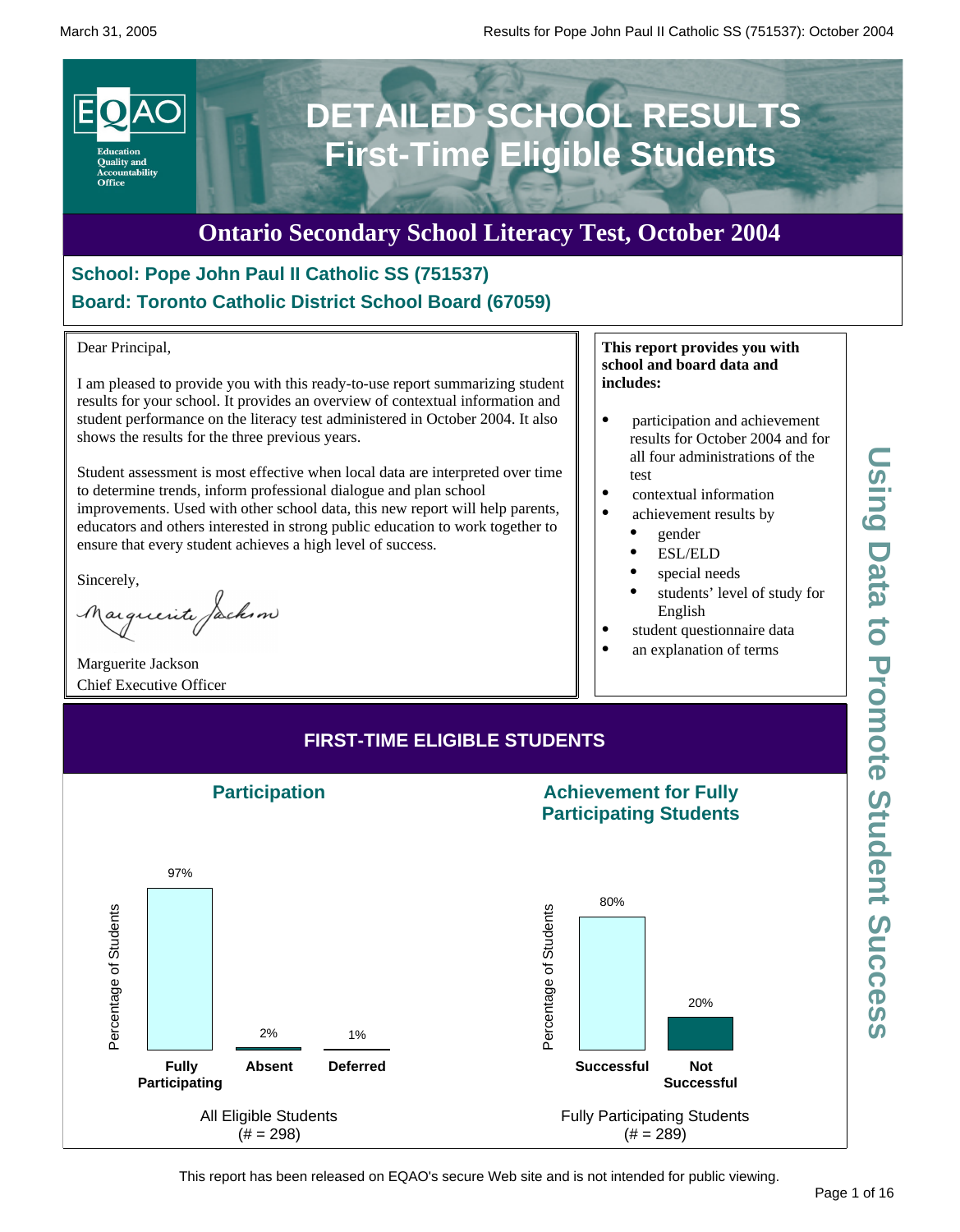## **Comparison of OSSLT Data Over Time**

Participation Rates for First-Time Eligible Students<sup>1</sup>

Achievement Results for First-Time Eligible, Fully Participating Students²

Percentage of Students

Percentage of Students

 $(# = 311)$ 

71%

68%

76% 80%

**Successful**

 $(# = 319)$ 

February 2002 | October 2002



![](_page_1_Figure_6.jpeg)

#### **Board Participation Board Achievement**

29% 32%

October 2003  $(\# = 328)$ 

**Not Successful**

24% 20%

October 2004  $(# = 289)$ 

![](_page_1_Figure_8.jpeg)

1. Numbers in parentheses reflect all eligible students.

2. Numbers in parentheses reflect fully participating students.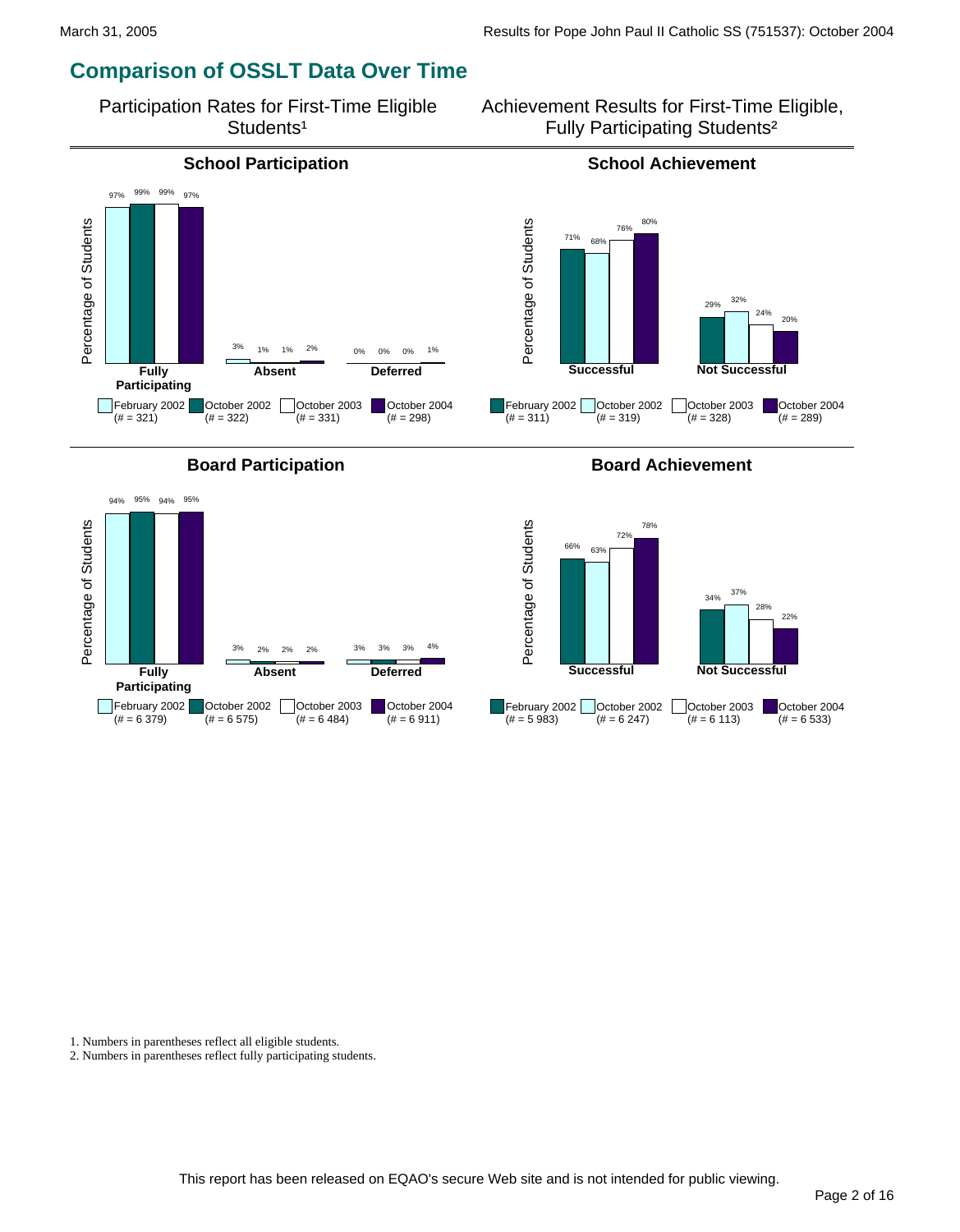# **Contextual Information**

The information below provides a context for interpreting the school's results in relation to the results for the board and the province. These contextual factors are derived from the **Student Information Form** and from the **Student Questionnaire.** Some data may be missing, because they were not reported by schools or by students.

#### Demographic Information\*

|                                                                                          | School         |          | <b>Board</b> |      |
|------------------------------------------------------------------------------------------|----------------|----------|--------------|------|
| Enrolment                                                                                |                |          |              |      |
| Number of first-time eligible students                                                   |                | 298      |              | 6911 |
| Gender                                                                                   |                |          |              |      |
| Female                                                                                   | 139            | 47%      | 3 5 6 5      | 52%  |
| Male                                                                                     | 154            | 52%      | 3 3 1 0      | 48%  |
| Gender not specified                                                                     | $\mathfrak{h}$ | 2%       | 36           | 1%   |
| <b>Student Status</b>                                                                    |                |          |              |      |
| English as a second language (ESL) or<br>English literacy development (ELD) learners     | 8              | 3%       | 383          | 6%   |
| Identified as students with special needs (excluding gifted)                             | 25             | 8%       | 1 0 7 5      | 16%  |
| Identified as students with special needs<br>receiving accommodations (excluding gifted) | 23             | 8%       | 1012         | 15%  |
| <b>Level of Study for English</b>                                                        |                |          |              |      |
| Academic                                                                                 | 238            | 80%      | 4 5 4 5      | 66%  |
| Applied                                                                                  | 49             | 16%      | 1712         | 25%  |
| Locally developed                                                                        | 1              | ${<}1\%$ | 75           | 1%   |
| English as a second language (ESL) or<br>English literacy development (ELD)              | 8              | 3%       | 330          | 5%   |
| Language                                                                                 |                |          |              |      |
| First language learned at home was other than English                                    | 85             | 29%      | 2 6 4 3      | 41%  |
| Speak only or mostly English at home                                                     | 217            | 75%      | 3 6 4 8      | 56%  |
| Speak another language (or languages) as often as English<br>at home                     | 56             | 19%      | 1916         | 29%  |
| Speak only or mostly another language (or other languages)<br>at home                    | 14             | 5%       | 891          | 14%  |

#### Participation in the Assessment

|                                                                                                               |     | School |           | <b>Board</b> |
|---------------------------------------------------------------------------------------------------------------|-----|--------|-----------|--------------|
| Number of first-time eligible students                                                                        |     | 298    |           | 6911         |
| Of all first-time eligible students, those who participated<br>fully in the assessment                        | 289 | 97%    | 6 5 3 3 1 | 95%          |
| Fully participating students with special needs<br>(excluding gifted) who received one or more accommodations | 22  | 8%     | 981       | 15%          |
| Fully participating ESL/ELD learners who received<br>one or more special provisions                           | 7   | 2%     | 256       | 4%           |
| Students who were exempted                                                                                    |     |        |           | 87           |

\*Demographic data pertaining to gender, student status and level of study for English are provided by schools on the **Student Information Form.** Demographic data pertaining to language are gathered from the **Student Questionnaire** completed by students and are based on numbers of students responding to the questionnaire.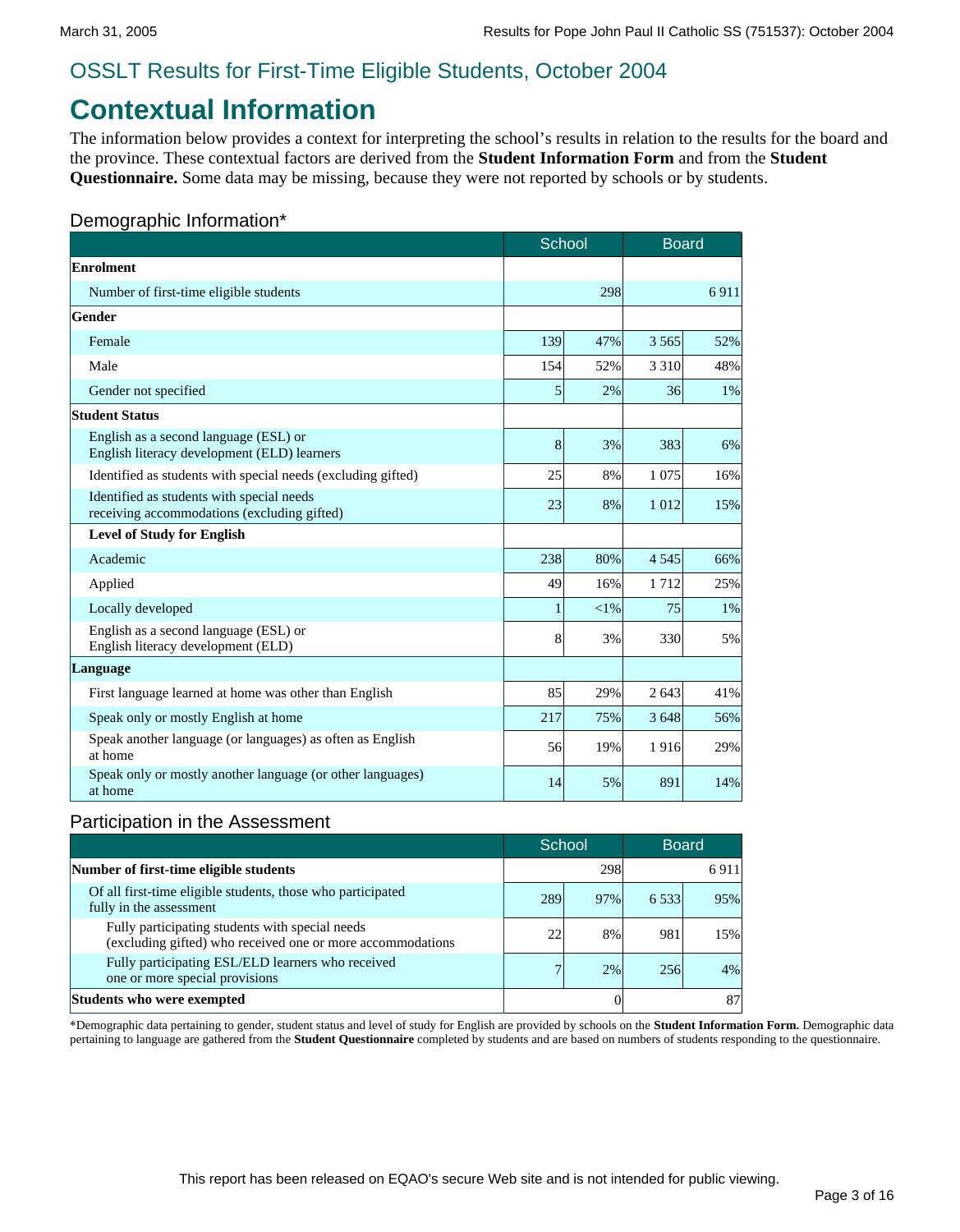|                            | <b>First-Time Eligible Students*</b> |            |              |                            |              |  |  |  |  |
|----------------------------|--------------------------------------|------------|--------------|----------------------------|--------------|--|--|--|--|
|                            |                                      | <b>All</b> |              | <b>Fully Participating</b> |              |  |  |  |  |
|                            | <b>School</b>                        |            | <b>Board</b> | <b>School</b>              | <b>Board</b> |  |  |  |  |
|                            | $# = 298$                            |            | $# = 6911$   | $# = 289$                  | $# = 6533$   |  |  |  |  |
| Successful                 | 231                                  | 78%        | 74%          | 80%                        | 78%          |  |  |  |  |
| Not Successful             | 58                                   | 19%        | 21%          | 20%                        | 22%          |  |  |  |  |
| <b>Fully Participating</b> | 289                                  | 97%        | 95%          |                            |              |  |  |  |  |
| Absent                     | 61                                   | 2%         | 2%           |                            |              |  |  |  |  |
| Deferred                   | 3                                    | 1%         | 4%           |                            |              |  |  |  |  |

#### Results for All First-Time Eligible Students

![](_page_3_Figure_5.jpeg)

#### Results for Fully Participating First-Time Eligible Students

![](_page_3_Figure_7.jpeg)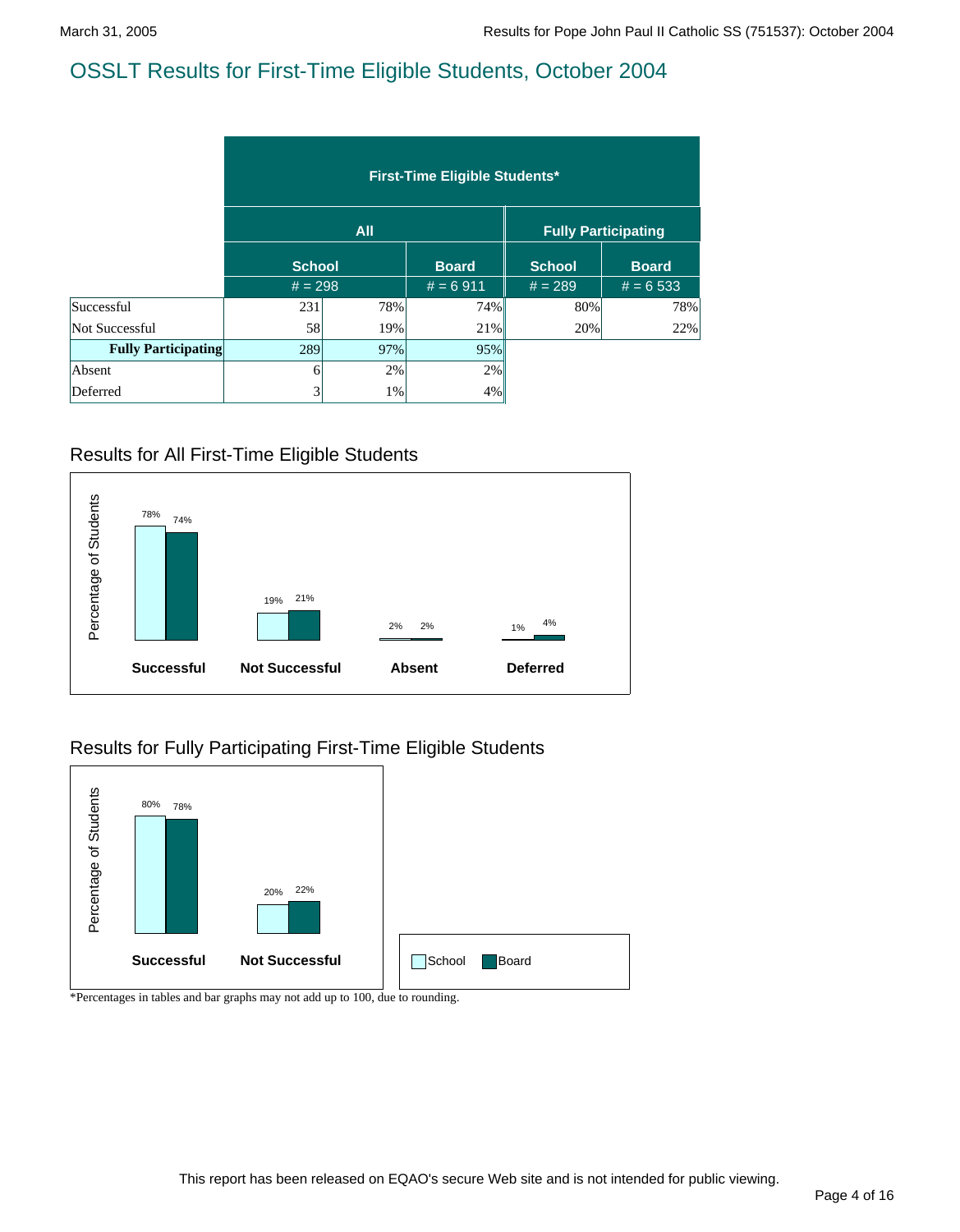## School Results by Gender\*†

|                            | <b>School Results by Gender</b><br><b>First-Time Eligible Students</b> |       |             |           |               |                            |  |  |  |  |  |
|----------------------------|------------------------------------------------------------------------|-------|-------------|-----------|---------------|----------------------------|--|--|--|--|--|
|                            |                                                                        |       | <b>All</b>  |           |               | <b>Fully Participating</b> |  |  |  |  |  |
|                            | Female                                                                 |       | <b>Male</b> |           | <b>Female</b> | <b>Male</b>                |  |  |  |  |  |
|                            | $# = 139$                                                              |       |             | $# = 154$ | $# = 135$     | $# = 149$                  |  |  |  |  |  |
| Successful                 | 112                                                                    | 81%   | 115         | 75%       | 83%           | 77%                        |  |  |  |  |  |
| Not Successful             | 23                                                                     | 17%   | 34          | 22%       | 17%           | 23%                        |  |  |  |  |  |
| <b>Fully Participating</b> | 135                                                                    | 97%   | 149         | 97%       |               |                            |  |  |  |  |  |
| Absent                     |                                                                        | 3%    | ◠           | $1\%$     |               |                            |  |  |  |  |  |
| Deferred                   | $\overline{0}$                                                         | $0\%$ | 3           | 2%        |               |                            |  |  |  |  |  |

#### School Results for All First-Time Eligible Students by Gender

![](_page_4_Figure_6.jpeg)

#### School Results for Fully Participating First-Time Eligible Students by Gender

![](_page_4_Figure_8.jpeg)

\*Percentages in tables and bar graphs may not add up to 100, due to rounding. †Results by gender include only students for whom gender data were available.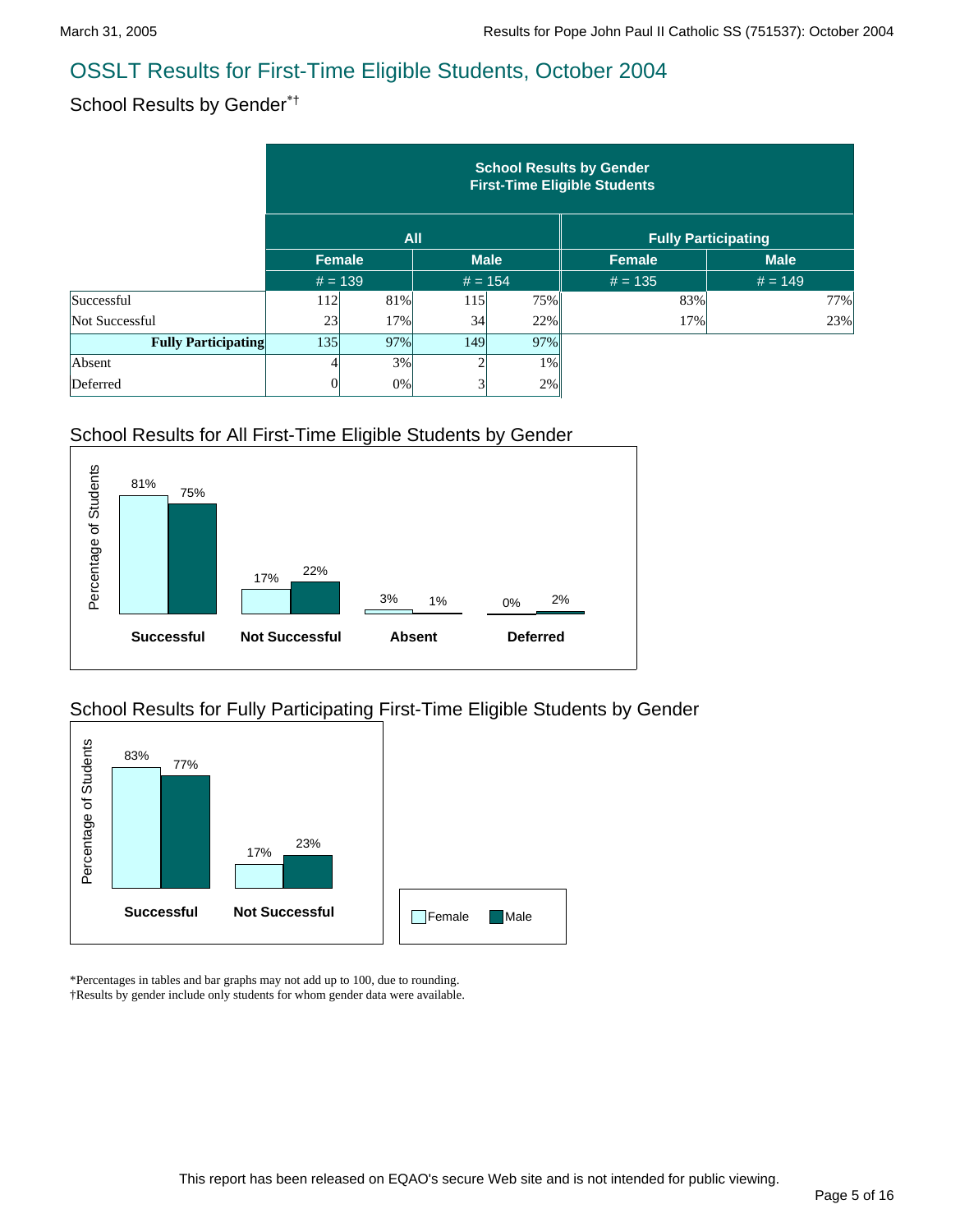### Board Results by Gender\*†

|                            | <b>Board Results by Gender</b><br><b>First-Time Eligible Students</b> |            |            |             |               |                            |  |  |  |  |
|----------------------------|-----------------------------------------------------------------------|------------|------------|-------------|---------------|----------------------------|--|--|--|--|
|                            |                                                                       | <b>All</b> |            |             |               | <b>Fully Participating</b> |  |  |  |  |
|                            | <b>Female</b>                                                         |            |            | <b>Male</b> | <b>Female</b> | <b>Male</b>                |  |  |  |  |
|                            | $# = 3,565$                                                           |            | $# = 3310$ |             | $# = 3,394$   | $# = 3 111$                |  |  |  |  |
| Successful                 | 2 7 5 8                                                               | 77%        | 2 3 1 6    | 70%         | 81%           | 74%                        |  |  |  |  |
| Not Successful             | 636                                                                   | 18%        | 795        | 24%         | 19%           | 26%                        |  |  |  |  |
| <b>Fully Participating</b> | 3 3 9 4                                                               | 95%        | 3 1 1 1    | 94%         |               |                            |  |  |  |  |
| Absent                     | 66                                                                    | 2%         | 66         | 2%          |               |                            |  |  |  |  |
| Deferred                   | 105                                                                   | 3%         | 133        | $4\%$       |               |                            |  |  |  |  |

#### Board Results for All First-Time Eligible Students by Gender

![](_page_5_Figure_6.jpeg)

#### Board Results for Fully Participating First-Time Eligible Students by Gender

![](_page_5_Figure_8.jpeg)

\*Percentages in tables and bar graphs may not add up to 100, due to rounding. †Results by gender include only students for whom gender data were available.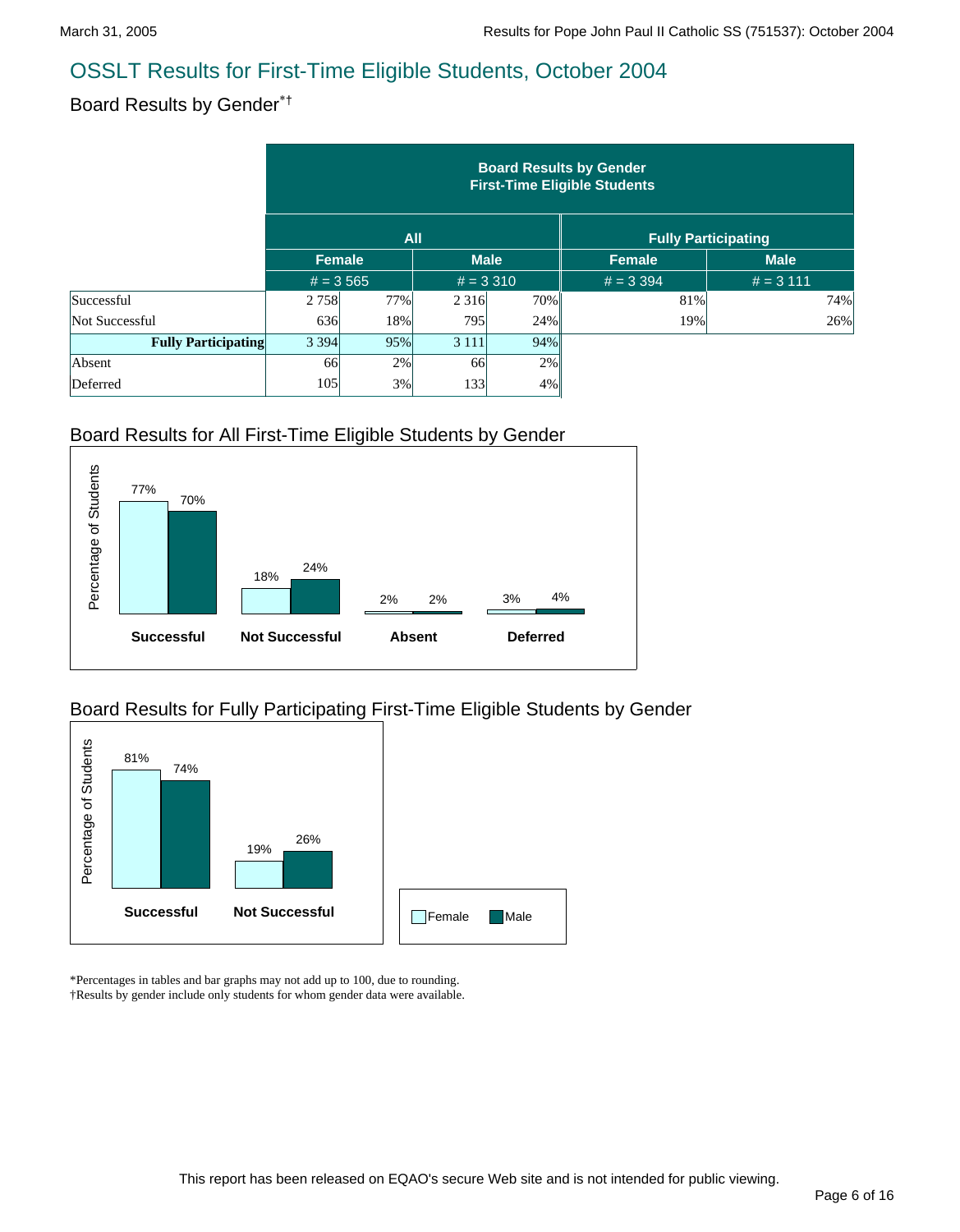Results for English as a Second Language/English Literacy Development Learners\*†

|                            | <b>Results for ESL/ELD Learners</b><br><b>First-Time Eligible Students</b> |            |              |               |                            |  |  |  |  |  |
|----------------------------|----------------------------------------------------------------------------|------------|--------------|---------------|----------------------------|--|--|--|--|--|
|                            |                                                                            | <b>All</b> |              |               | <b>Fully Participating</b> |  |  |  |  |  |
|                            | <b>School</b>                                                              |            | <b>Board</b> | <b>School</b> | <b>Board</b>               |  |  |  |  |  |
|                            | $# = 8$                                                                    |            | $# = 383$    | $# = 8$       | $# = 263$                  |  |  |  |  |  |
| Successful                 | 61                                                                         | 75%        | 29%          | 75%           | 42%                        |  |  |  |  |  |
| Not Successful             | $\overline{2}$                                                             | 25%        | 40%          | 25%           | 58%                        |  |  |  |  |  |
| <b>Fully Participating</b> | $\vert 8 \vert$                                                            | 100%       | 69%          |               |                            |  |  |  |  |  |
| Absent                     | 0                                                                          | $0\%$      | 2%           |               |                            |  |  |  |  |  |
| Deferred                   | 0                                                                          | $0\%$      | 29%          |               |                            |  |  |  |  |  |

#### Results for All First-Time Eligible ESL/ELD Learners

![](_page_6_Figure_6.jpeg)

#### Results for Fully Participating First-Time Eligible ESL/ELD Learners

![](_page_6_Figure_8.jpeg)

\*Percentages in tables and bar graphs may not add up to 100, due to rounding.

†Based on information provided by schools on the SIF regarding ESL or ELD Status.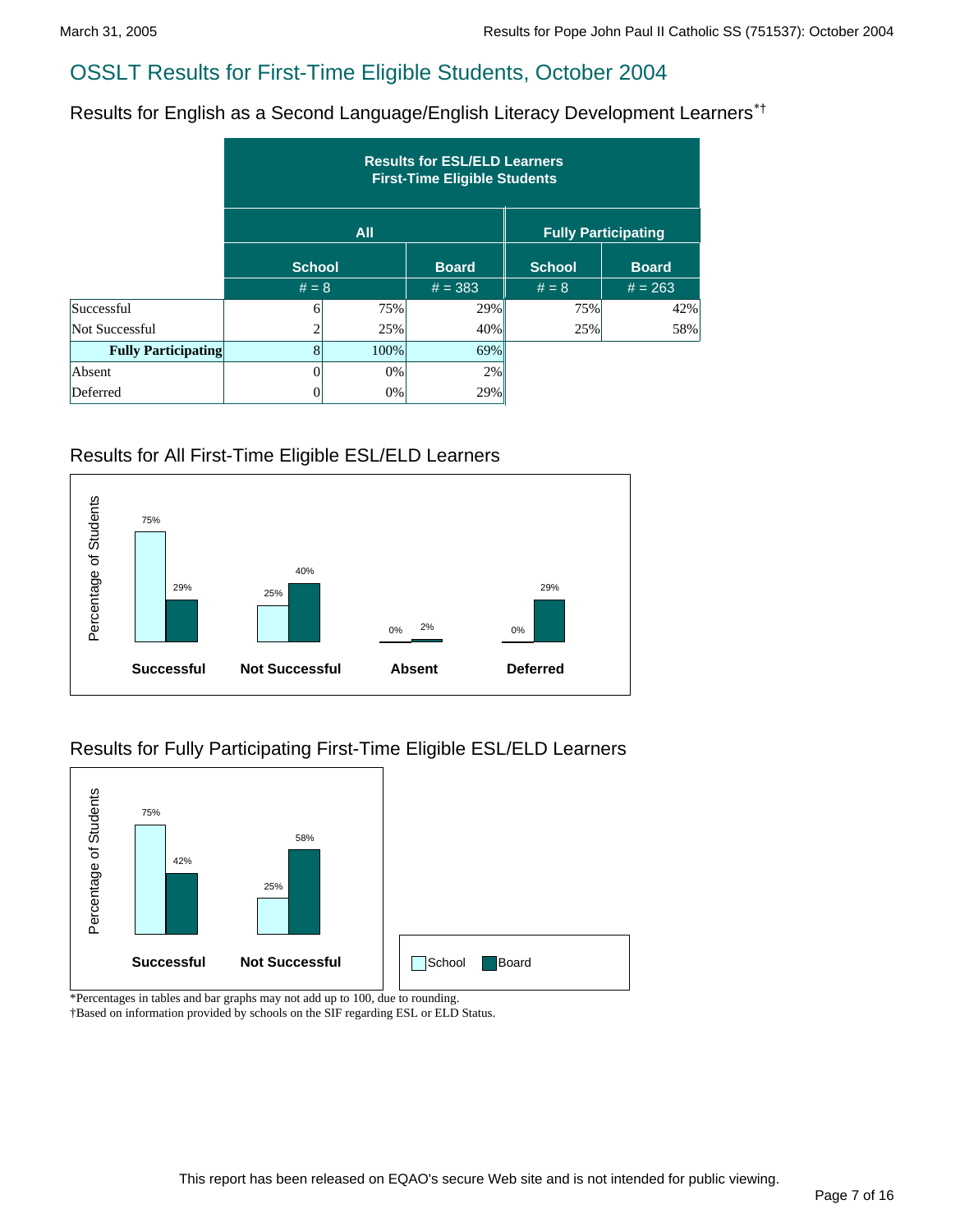Results for Students with Special Needs (excluding gifted)\*

|                            | <b>Results for Students with Special Needs</b><br>(excluding gifted)<br><b>First-Time Eligible Students</b> |            |              |                            |              |  |  |  |  |  |
|----------------------------|-------------------------------------------------------------------------------------------------------------|------------|--------------|----------------------------|--------------|--|--|--|--|--|
|                            |                                                                                                             | <b>All</b> |              | <b>Fully Participating</b> |              |  |  |  |  |  |
|                            | <b>School</b>                                                                                               |            | <b>Board</b> | <b>School</b>              | <b>Board</b> |  |  |  |  |  |
|                            | $# = 25$                                                                                                    |            | $# = 1075$   | $# = 22$                   | $# = 1002$   |  |  |  |  |  |
| Successful                 | 12                                                                                                          | 48%        | 54%          | 55%                        | 58%          |  |  |  |  |  |
| Not Successful             | <b>10</b>                                                                                                   | 40%        | 39%          | 45%                        | 42%          |  |  |  |  |  |
| <b>Fully Participating</b> | 22                                                                                                          | 88%        | 93%          |                            |              |  |  |  |  |  |
| Absent                     |                                                                                                             | 4%         | 3%           |                            |              |  |  |  |  |  |
| Deferred                   | ◠                                                                                                           | 8%         | 4%           |                            |              |  |  |  |  |  |

#### Results for All First-Time Eligible Students with Special Needs (excluding gifted)

![](_page_7_Figure_6.jpeg)

Results for Fully Participating First-Time Eligible Students with Special Needs (excluding gifted)

![](_page_7_Figure_8.jpeg)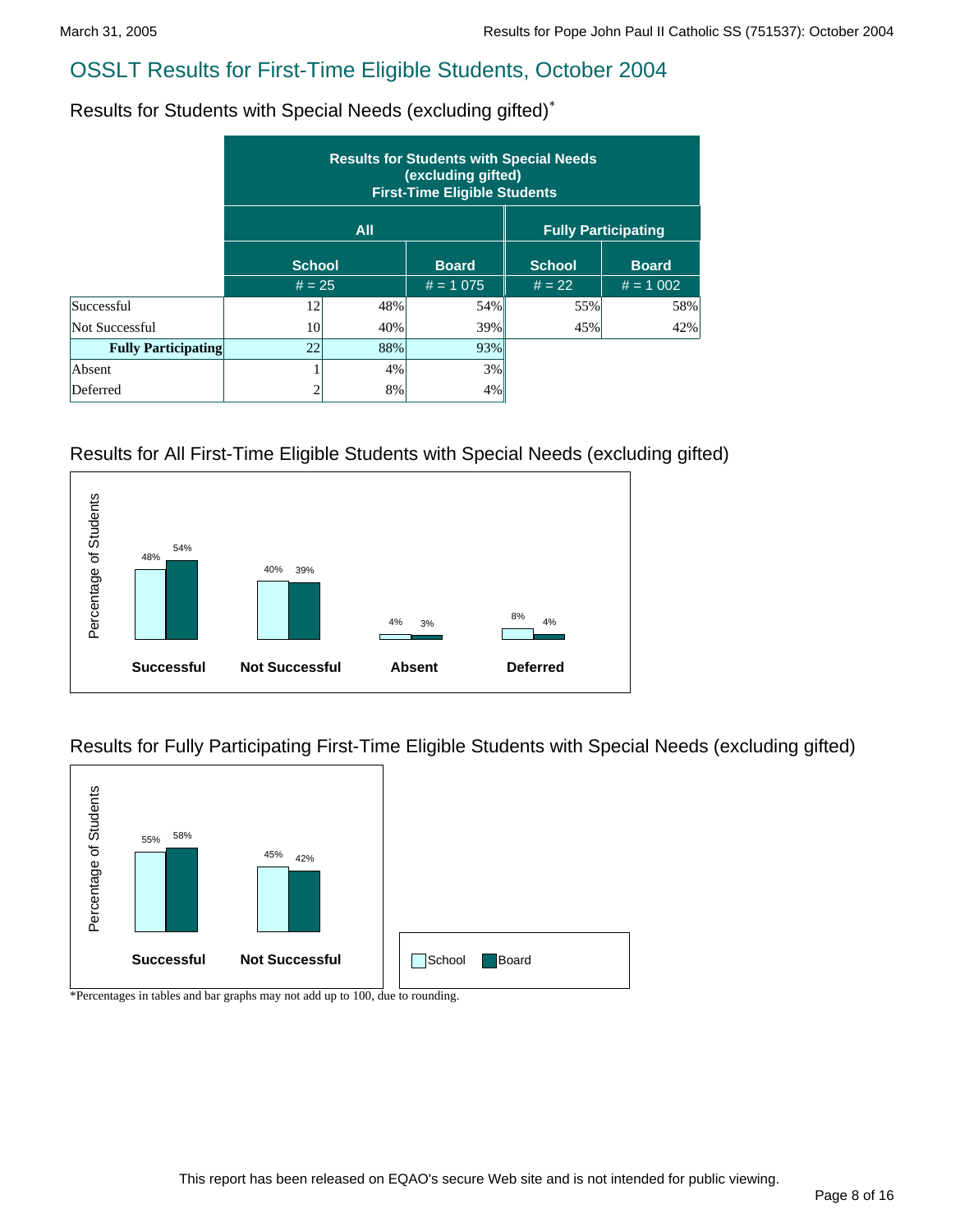School Results for Students with Special Needs Receiving Accommodations (excluding gifted)<sup>\*</sup>

|                            | <b>School Results for Students with Special Needs Receiving Accommodations</b><br>(excluding gifted)<br><b>First-Time Eligible Students</b> |                                          |          |                 |                       |                            |  |  |  |  |
|----------------------------|---------------------------------------------------------------------------------------------------------------------------------------------|------------------------------------------|----------|-----------------|-----------------------|----------------------------|--|--|--|--|
|                            |                                                                                                                                             |                                          | All      |                 |                       | <b>Fully Participating</b> |  |  |  |  |
|                            |                                                                                                                                             | <b>IEP &amp; IPRC</b><br><b>IEP Only</b> |          | <b>IEP Only</b> | <b>IEP &amp; IPRC</b> |                            |  |  |  |  |
|                            | $# = 0$                                                                                                                                     |                                          | $# = 23$ |                 | $# = 0$               | $# = 22$                   |  |  |  |  |
| Successful                 | OI                                                                                                                                          |                                          | 12       | 52%             |                       | 55%                        |  |  |  |  |
| Not Successful             | $\Omega$                                                                                                                                    |                                          | 10       | 43%             |                       | 45%                        |  |  |  |  |
| <b>Fully Participating</b> |                                                                                                                                             |                                          | 22       | 96%             |                       |                            |  |  |  |  |
| Absent                     |                                                                                                                                             |                                          |          | 4%              |                       |                            |  |  |  |  |
| Deferred                   |                                                                                                                                             |                                          |          | $0\%$           |                       |                            |  |  |  |  |

#### School Results for All First-Time Eligible Students with Special Needs Receiving Accommodations (excluding gifted)

![](_page_8_Figure_6.jpeg)

School Results for Fully Participating First-Time Eligible Students with Special Needs Receiving Accommodations (excluding gifted)

![](_page_8_Figure_8.jpeg)

\*Percentages in tables and bar graphs may not add up to 100, due to rounding.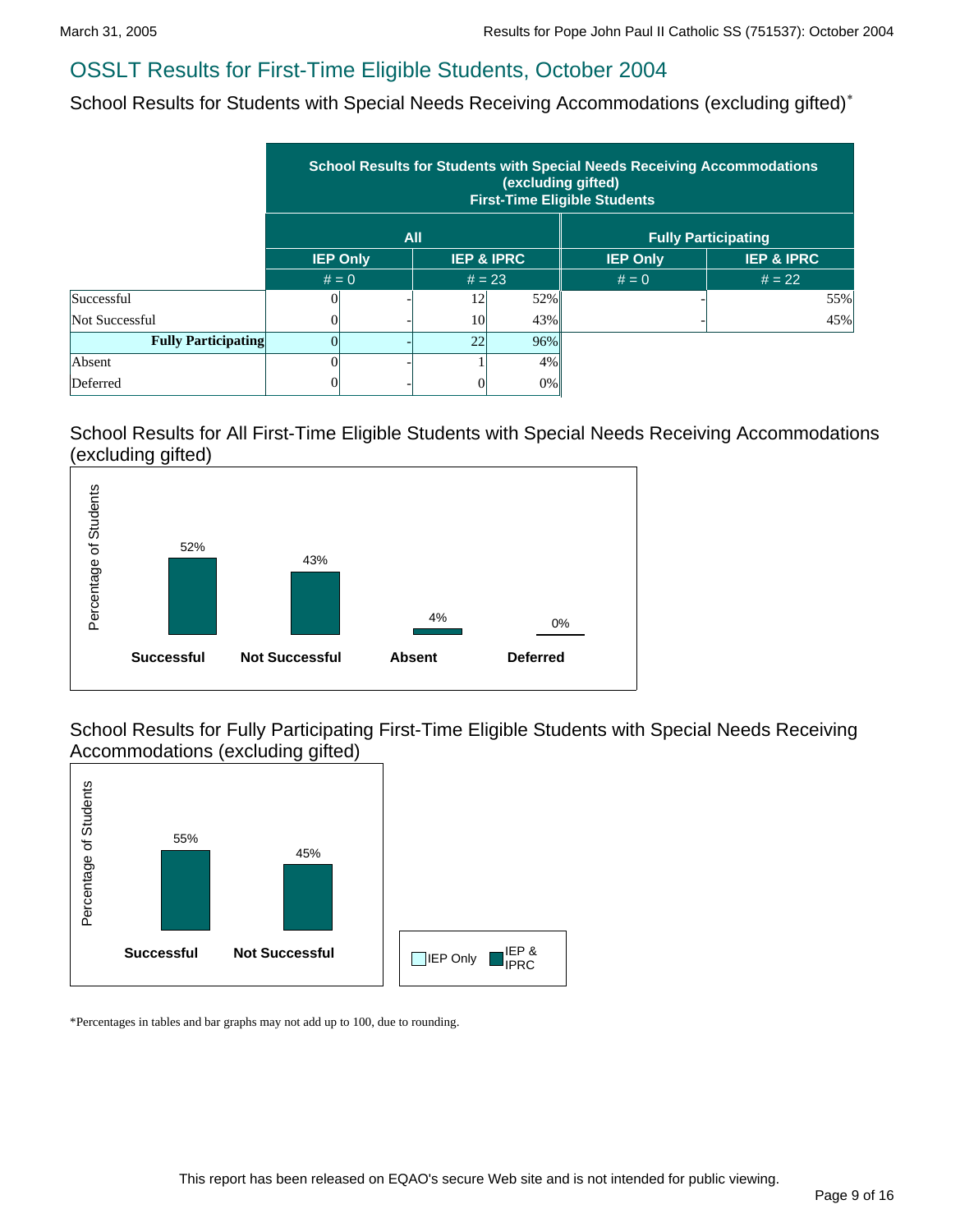Board Results for Students with Special Needs Receiving Accommodations (excluding gifted)\*

|                            | <b>Board Results for Students with Special Needs Receiving Accommodations</b><br>(excluding gifted)<br><b>First-Time Eligible Students</b> |            |                       |           |                 |                            |  |  |  |
|----------------------------|--------------------------------------------------------------------------------------------------------------------------------------------|------------|-----------------------|-----------|-----------------|----------------------------|--|--|--|
|                            |                                                                                                                                            | <b>All</b> |                       |           |                 | <b>Fully Participating</b> |  |  |  |
|                            | <b>IEP Only</b>                                                                                                                            |            | <b>IEP &amp; IPRC</b> |           | <b>IEP Only</b> | <b>IEP &amp; IPRC</b>      |  |  |  |
|                            | $# = 264$                                                                                                                                  |            |                       | $# = 748$ | $# = 255$       | $# = 726$                  |  |  |  |
| Successful                 | 142                                                                                                                                        | 54%        | 424                   | 57%       | 56%             | 58%                        |  |  |  |
| Not Successful             | 113                                                                                                                                        | 43%        | 302                   | 40%       | 44%             | 42%                        |  |  |  |
| <b>Fully Participating</b> | 255                                                                                                                                        | 97%        | 726                   | 97%       |                 |                            |  |  |  |
| Absent                     |                                                                                                                                            | 3%         | 22                    | 3%        |                 |                            |  |  |  |
| Deferred                   |                                                                                                                                            | 0%         |                       | 0%        |                 |                            |  |  |  |

Board Results for All First-Time Eligible Students with Special Needs Receiving Accommodations (excluding gifted)

![](_page_9_Figure_6.jpeg)

Board Results for Fully Participating First-Time Eligible Students with Special Needs Receiving Accommodations (excluding gifted)

![](_page_9_Figure_8.jpeg)

\*Percentages in tables and bar graphs may not add up to 100, due to rounding.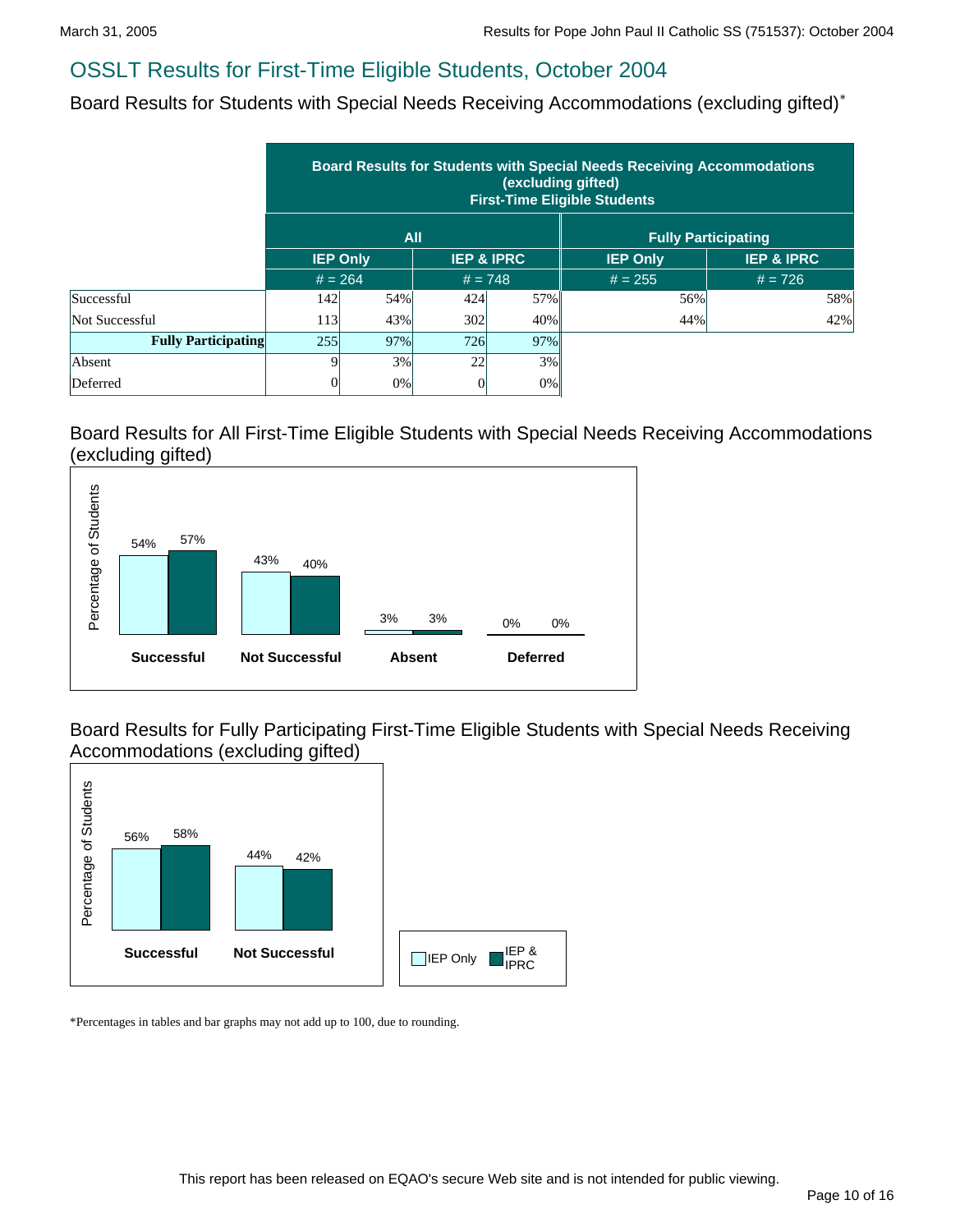Results for Students Taking Academic Level English\*†

|                            | <b>Results for Students Taking</b><br><b>Academic Level English</b><br><b>First-Time Eligible Students</b> |            |              |                            |              |  |  |  |  |
|----------------------------|------------------------------------------------------------------------------------------------------------|------------|--------------|----------------------------|--------------|--|--|--|--|
|                            |                                                                                                            | <b>All</b> |              | <b>Fully Participating</b> |              |  |  |  |  |
|                            | <b>School</b>                                                                                              |            | <b>Board</b> | <b>School</b>              | <b>Board</b> |  |  |  |  |
|                            | $# = 238$                                                                                                  |            | $# = 4545$   | $# = 236$                  | $# = 4503$   |  |  |  |  |
| Successful                 | 209                                                                                                        | 88%        | 90%          | 89%                        | 90%          |  |  |  |  |
| Not Successful             | 27                                                                                                         | 11%        | 10%          | 11%                        | 10%          |  |  |  |  |
| <b>Fully Participating</b> | 236                                                                                                        | 99%        | 99%          |                            |              |  |  |  |  |
| Absent                     | $\mathfrak{D}$                                                                                             | 1%         | $1\%$        |                            |              |  |  |  |  |
| Deferred                   | 0                                                                                                          | 0%         | $<$ 1%       |                            |              |  |  |  |  |

## Results for All First-Time Eligible Students Taking Academic Level English

![](_page_10_Figure_6.jpeg)

Results for Fully Participating First-Time Eligible Students Taking Academic Level English

![](_page_10_Figure_8.jpeg)

\*Percentages in tables and bar graphs may not add up to 100, due to rounding.

†Based on information provided by schools on the SIF regarding level of study for English.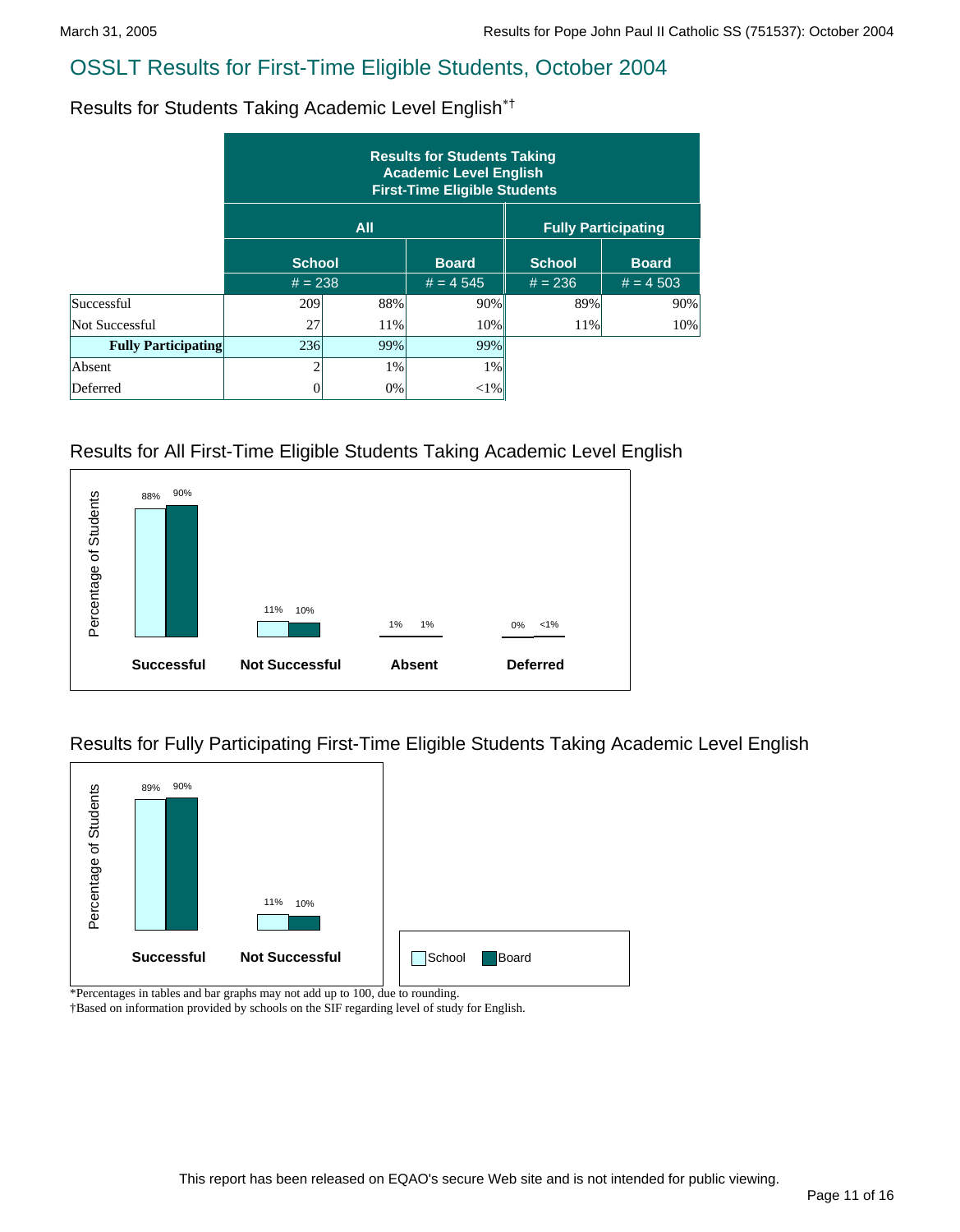Results for Students Taking Applied Level English\*†

|                            | <b>Results for Students Taking</b><br><b>Applied Level English</b><br><b>First-Time Eligible Students</b> |     |              |                            |              |  |  |  |  |
|----------------------------|-----------------------------------------------------------------------------------------------------------|-----|--------------|----------------------------|--------------|--|--|--|--|
|                            |                                                                                                           | All |              | <b>Fully Participating</b> |              |  |  |  |  |
|                            | <b>School</b>                                                                                             |     | <b>Board</b> | <b>School</b>              | <b>Board</b> |  |  |  |  |
|                            | $# = 49$                                                                                                  |     | $# = 1712$   | $# = 45$                   | $# = 1.591$  |  |  |  |  |
| Successful                 | 16                                                                                                        | 33% | 48%          | 36%                        | 51%          |  |  |  |  |
| Not Successful             | 29                                                                                                        | 59% | 45%          | 64%                        | 49%          |  |  |  |  |
| <b>Fully Participating</b> | 45                                                                                                        | 92% | 93%          |                            |              |  |  |  |  |
| Absent                     |                                                                                                           | 6%  | 4%           |                            |              |  |  |  |  |
| Deferred                   |                                                                                                           | 2%  | 3%           |                            |              |  |  |  |  |

#### Results for All First-Time Eligible Students Taking Applied Level English

![](_page_11_Figure_6.jpeg)

Results for Fully Participating First-Time Eligible Students Taking Applied Level English

![](_page_11_Figure_8.jpeg)

\*Percentages in tables and bar graphs may not add up to 100, due to rounding.

†Based on information provided by schools on the SIF regarding level of study for English.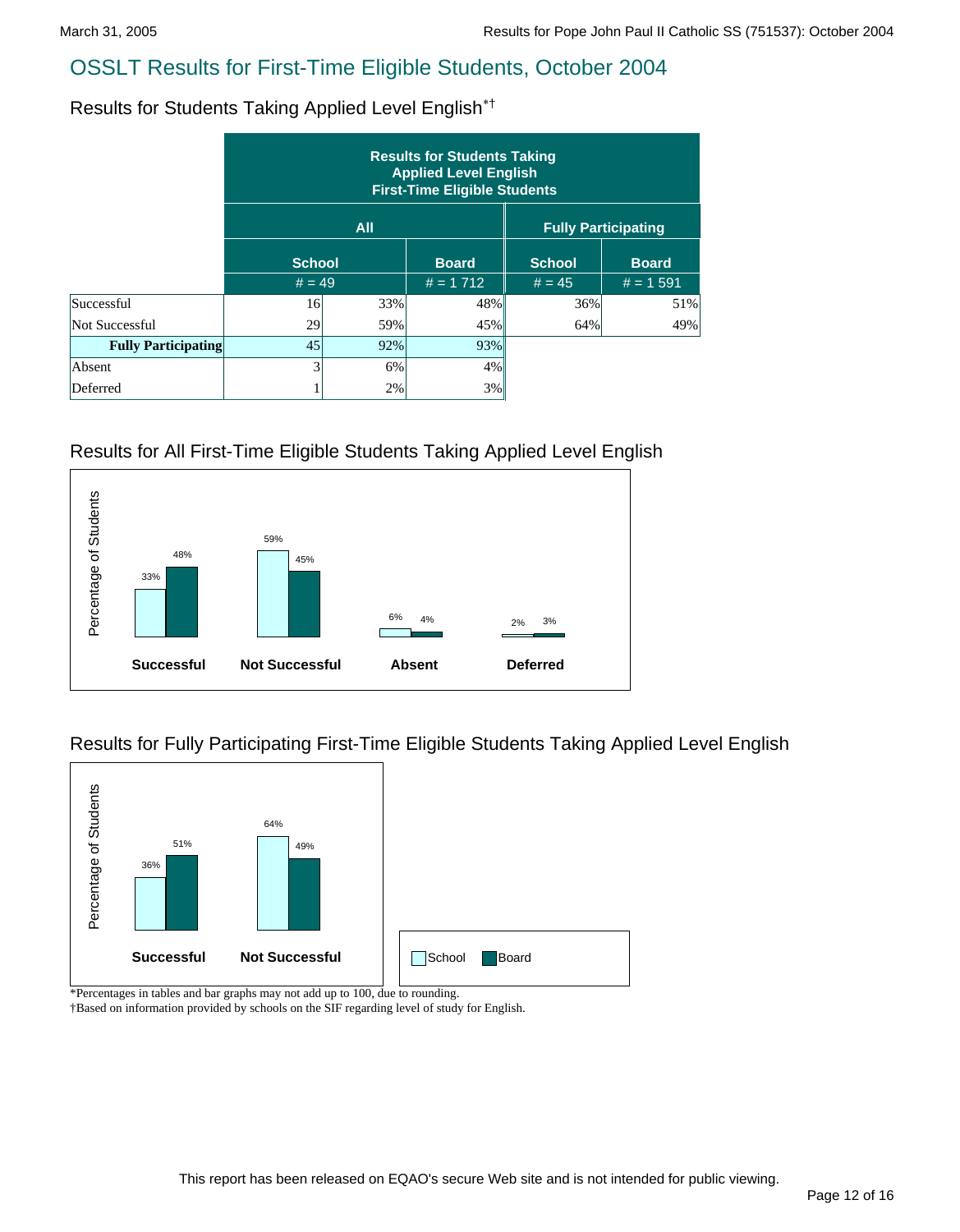Results for Students Taking Locally Developed English Course\*†

|                            | <b>Results for Students Taking</b><br><b>Locally Developed English Course</b><br><b>First-Time Eligible Students</b> |            |              |               |                            |  |  |  |  |  |
|----------------------------|----------------------------------------------------------------------------------------------------------------------|------------|--------------|---------------|----------------------------|--|--|--|--|--|
|                            |                                                                                                                      | <b>All</b> |              |               | <b>Fully Participating</b> |  |  |  |  |  |
|                            | <b>School</b>                                                                                                        |            | <b>Board</b> | <b>School</b> | <b>Board</b>               |  |  |  |  |  |
|                            | $# = 1$                                                                                                              |            | $# = 75$     | $# = 0$       | $# = 48$                   |  |  |  |  |  |
| Successful                 | 0                                                                                                                    | 0%         | 13%          |               | 21%                        |  |  |  |  |  |
| Not Successful             |                                                                                                                      | 0%         | 51%          |               | 79%                        |  |  |  |  |  |
| <b>Fully Participating</b> | 0                                                                                                                    | 0%         | 64%          |               |                            |  |  |  |  |  |
| Absent                     |                                                                                                                      | 0%         | 11%          |               |                            |  |  |  |  |  |
| Deferred                   |                                                                                                                      | 100%       | 25%          |               |                            |  |  |  |  |  |

#### Results for All First-Time Eligible Students Taking Locally Developed English Course

![](_page_12_Figure_6.jpeg)

Results for Fully Participating First-Time Eligible Students Taking Locally Developed English Course

![](_page_12_Figure_8.jpeg)

\*Percentages in tables and bar graphs may not add up to 100, due to rounding.

†Based on information provided by schools on the SIF regarding level of study for English.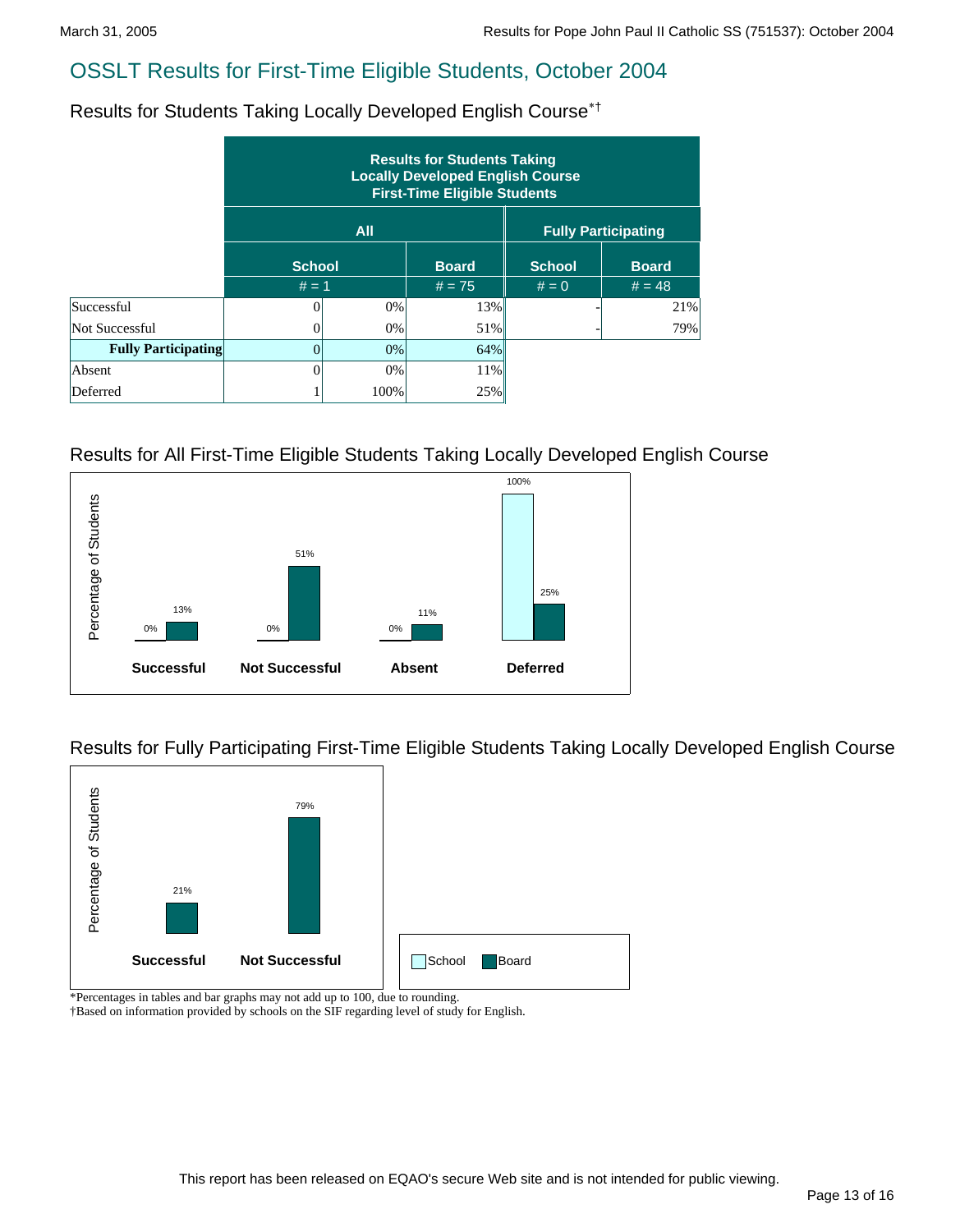Results for Students Taking English as a Second Language (ESL)/English Literacy Development (ELD) Course\*†

|                            | <b>Results for Students Taking</b><br><b>ESL/ELD Course</b><br><b>First-Time Eligible Students</b> |            |                            |               |              |  |  |  |
|----------------------------|----------------------------------------------------------------------------------------------------|------------|----------------------------|---------------|--------------|--|--|--|
|                            |                                                                                                    | <b>All</b> | <b>Fully Participating</b> |               |              |  |  |  |
|                            | <b>School</b>                                                                                      |            | <b>Board</b>               | <b>School</b> | <b>Board</b> |  |  |  |
|                            | $# = 8$                                                                                            |            | $# = 330$                  | $# = 8$       | $# = 202$    |  |  |  |
| Successful                 | 6                                                                                                  | 75%        | 26%                        | 75%           | 42%          |  |  |  |
| Not Successful             | $\overline{2}$                                                                                     | 25%        | 35%                        | 25%           | 58%          |  |  |  |
| <b>Fully Participating</b> | $\vert 8 \vert$                                                                                    | 100%       | 61%                        |               |              |  |  |  |
| Absent                     | 0                                                                                                  | 0%         | 5%                         |               |              |  |  |  |
| Deferred                   | 0                                                                                                  | $0\%$      | 34%                        |               |              |  |  |  |

## Results for All First-Time Eligible Students Taking ESL/ELD Course

![](_page_13_Figure_6.jpeg)

## Results for Fully Participating First-Time Eligible Students Taking ESL/ELD Course

![](_page_13_Figure_8.jpeg)

\*Percentages in tables and bar graphs may not add up to 100, due to rounding. †Based on information provided by schools on the SIF regarding level of study for English.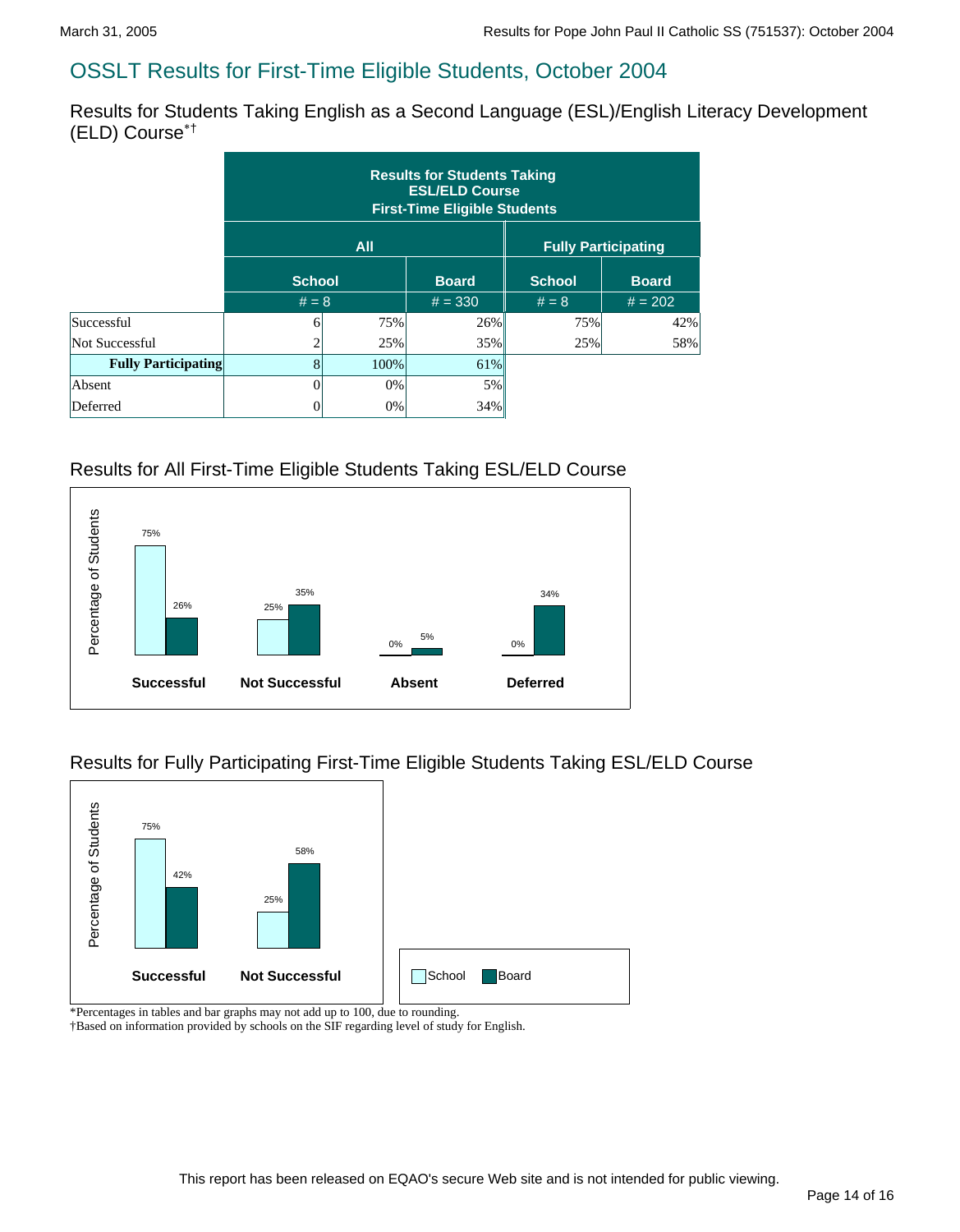# OSSLT Results for First-Time Eligible Students, October 2004 **Results from the Student Questionnaire for All First-Time Eligible Students**

|                                                                                                     | <b>School</b> |                      | <b>Board</b>      |                              |                                             |                     |
|-----------------------------------------------------------------------------------------------------|---------------|----------------------|-------------------|------------------------------|---------------------------------------------|---------------------|
| Percentage of first-time eligible<br>students indicating that                                       | All (#= 289)  | Females<br>135)<br>畫 | Males<br>(#= 149) | 508)<br>$\ddot{\circ}$<br>ミミ | 388)<br>Females<br>$\ddot{\mathbf{e}}$<br>进 | Males<br>(#= 3 093) |
| they have a computer in their home.                                                                 | 96%           | 96%                  | 96%               | 96%                          | 95%                                         | 96%                 |
| they use the computer almost every day                                                              | 33%           | 32%                  | 34%               | 29%                          | 30%                                         | 29%                 |
| for homework.<br>they read the following kinds of material<br>outside school most weeks:            |               |                      |                   |                              |                                             |                     |
| non-fiction books, e.g.,<br>biographies                                                             | 26%           | 23%                  | 29%               | 25%                          | 26%                                         | 23%                 |
| comics                                                                                              | 34%           | 30%                  | 36%               | 30%                          | 27%                                         | 34%                 |
| Web sites, e-mail, chat messages                                                                    | 79%           | 77%                  | 81%               | 76%                          | 77%                                         | 75%                 |
| letters                                                                                             | 26%           | 29%                  | 24%               | 26%                          | 33%                                         | 19%                 |
| magazines                                                                                           | 72%           | 73%                  | 72%               | 72%                          | 82%                                         | 61%                 |
| manuals, instructions                                                                               | 24%           | 13%                  | 34%               | 20%                          | 15%                                         | 26%                 |
| newspapers                                                                                          | 48%           | 40%                  | 57%               | 49%                          | 47%                                         | 51%                 |
| novels, fiction, short stories                                                                      | 52%           | 61%                  | 42%               | 54%                          | 65%                                         | 41%                 |
| song lyrics, poems                                                                                  | 61%           | 63%                  | 58%               | 55%                          | 65%                                         | 43%                 |
| religious or spiritual writings                                                                     | 20%           | 21%                  | 17%               | 14%                          | 16%                                         | 12%                 |
| they read in English outside school for<br>three hours or more a week (not including<br>homework).  | 26%           | 27%                  | 25%               | 29%                          | 33%                                         | 25%                 |
| they have the following English-language<br>materials at home:                                      |               |                      |                   |                              |                                             |                     |
| dictionaries, encylopedias<br>(print or electronic)                                                 | 85%           | 89%                  | 82%               | 85%                          | 87%                                         | 82%                 |
| books                                                                                               | 88%           | 88%                  | 88%               | 85%                          | 89%                                         | 81%                 |
| newspapers                                                                                          | 79%           | 78%                  | 80%               | 72%                          | 74%                                         | 71%                 |
| magazines                                                                                           | 78%           | 74%                  | 81%               | 77%                          | 83%                                         | 70%                 |
| they do the following types of writing<br>outside school most weeks:                                |               |                      |                   |                              |                                             |                     |
| e-mail messages, chat-room<br>conversations                                                         | 91%           | 90%                  | 91%               | 89%                          | 89%                                         | 89%                 |
| letters, journals, diaries                                                                          | 29%           | 45%                  | 15%               | 34%                          | 52%                                         | 13%                 |
| notes, directions, instructions                                                                     | 33%           | 36%                  | 31%               | 32%                          | 35%                                         | 29%                 |
| song lyrics, poems                                                                                  | 35%           | 37%                  | 34%               | 36%                          | 43%                                         | 28%                 |
| stories, fiction                                                                                    | 18%           | 24%                  | 12%               | 17%                          | 21%                                         | 14%                 |
| work-related writing                                                                                | 40%           | 50%                  | 32%               | 39%                          | 41%                                         | 37%                 |
| they write in English outside school for<br>three hours or more a week (not including<br>homework). | 19%           | 21%                  | 17%               | 26%                          | 29%                                         | 23%                 |

\*Results by gender include only students for whom gender data were available.